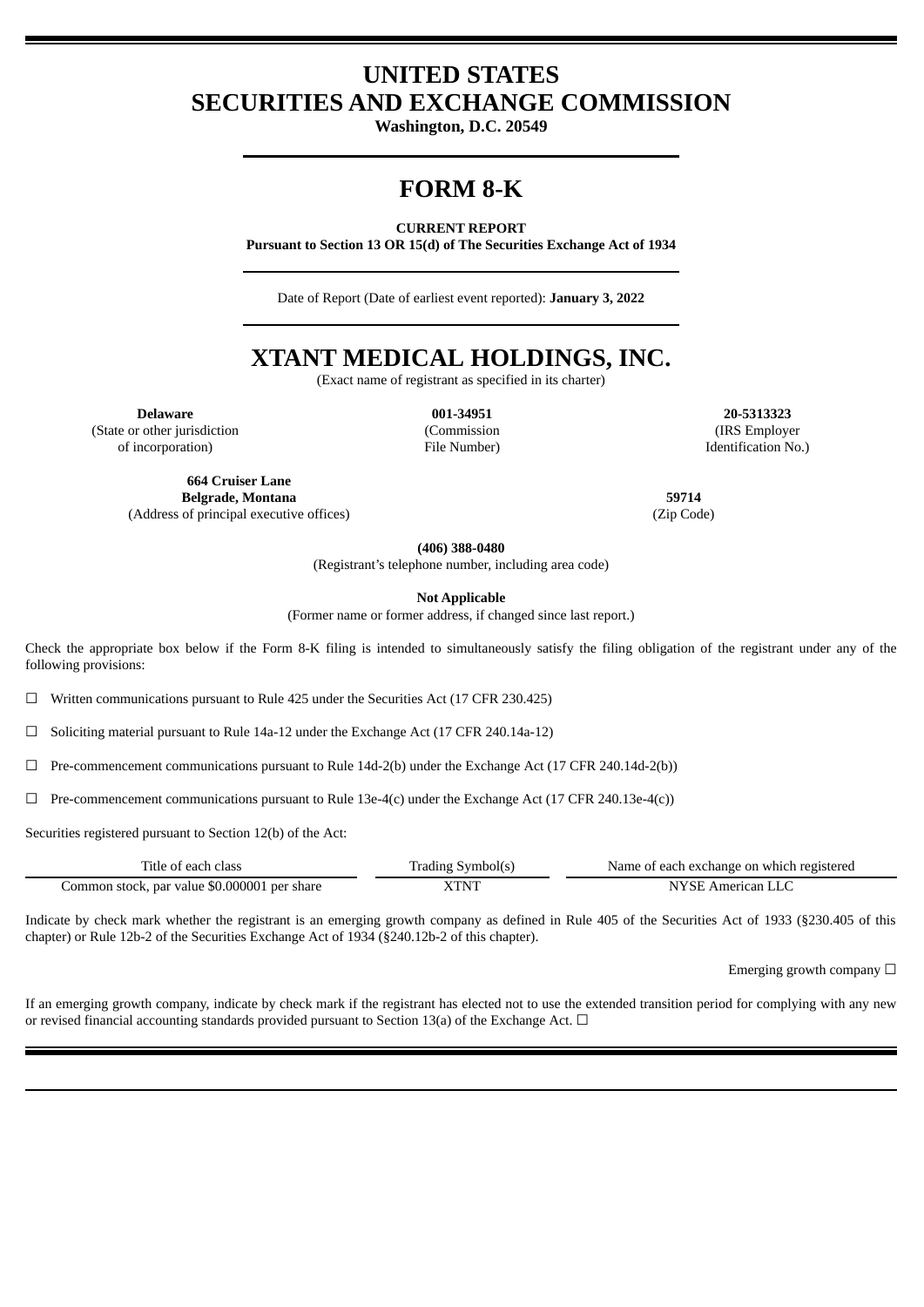### Item 5.02 Departure of Directors or Certain Officers; Election of Directors; Appointment of Certain Officers; Compensatory Arrangements of **Certain Officers.**

On January 3, 2022, Xtant Medical Holdings, Inc. (the "Company") announced the appointment of Scott Neils as Interim Chief Financial Officer to succeed Greg Jensen, the Company's current Vice President, Finance and Chief Financial Officer, whose employment terminated effective as of January 3, 2022.

Mr. Neils, age 37, has 15 years of experience focused on public accounting and corporate finance and has served as the Company's Controller since August 2019. In this role, Mr. Neils gained extensive experience managing the Company's finance and accounting functions. Prior to joining Xtant Medical, Mr. Neils served as Audit Senior Manager at Baker Tilly US, LLP (formerly Baker Tilly Virchow Krause, LLP), an advisory, tax and assurance firm, from November 2015 to August 2019. Prior to that position, Mr. Neils was at Grant Thornton LLP, an accounting and advisory organization, from September 2007 to November 2015, most recently as Audit Manager. Mr. Neils is a Certified Public Accountant. He holds a Bachelor of Science in Business in Accounting and a Master of Accountancy from the Carlson School of Management at the University of Minnesota.

In connection with his appointment as an executive officer of the Company, Mr. Neils and the Company entered into an offer letter agreement and indemnification agreement. Under the terms of the offer letter agreement, Mr. Neils will be paid an annual base salary of \$300,000, will be eligible to receive an annual bonus with a target bonus opportunity equal to 35% of his annual base salary and will be granted an option to purchase 109,164 shares of the Company's common stock and a restricted stock unit award covering 88,983 shares of the Company's common stock under the Xtant Medical Holdings, Inc. Amended and Restated 2018 Equity Incentive Plan (the "Plan"), effective as of January 15, 2022, which is the 15th day of the month after his first date of employment, consistent with the Company's equity grant policy. The options will have a 10-year term and a per share exercise price equal to the "fair market value" (as defined in the Plan) of the Company's common stock on the grant date. The options will vest with respect to 25% of the shares of common stock purchasable thereunder on the one-year anniversary of the grant date and quarterly thereafter and the restricted stock units will vest in four equal annual installments, in each case conditioned upon Mr. Neils's continued employment with the Company and/or its subsidiaries from the grant date until the respective vesting date.

The indemnification agreement with Mr. Neils will be substantially similar to the indemnification agreements between the Company and its executive officers and may require the Company, among other things, to indemnify Mr. Neils for costs associated with any fees, expenses, judgments, fines and settlement amounts incurred by him or on his behalf in any action or proceeding to which he is, or is threatened to be, made a party by reason of his service as an officer, including any action by the Company, arising out of his service as an officer or his services provided to any other company or enterprise at the Company's request.

In connection with Mr. Jensen's departure, the Company and Mr. Jensen expect to enter into a standard and customary separation agreement and release pursuant to which the Company will agree to provide Mr. Jensen certain severance benefits, as provided in his Amended and Restated Employment Agreement effective as of August 8, 2019 with the Company, contingent upon his execution, delivery and non-revocation of a release of claims against the Company and its subsidiaries and affiliates and compliance with certain covenants contained therein and in his Amended and Restated Employment Agreement.

The foregoing summary description of the offer letter agreement, option award, restricted stock unit award and indemnification agreement with Mr. Neils does not purport to be complete and is qualified in its entirety by reference to the full text of the offer letter agreement, form of option award agreement, form of restricted stock unit award agreement and form of indemnification agreement, which are filed as Exhibits 10.1, 10.2, 10.3 and 10.4, respectively, to this Current Report on Form 8-K and incorporated herein by reference.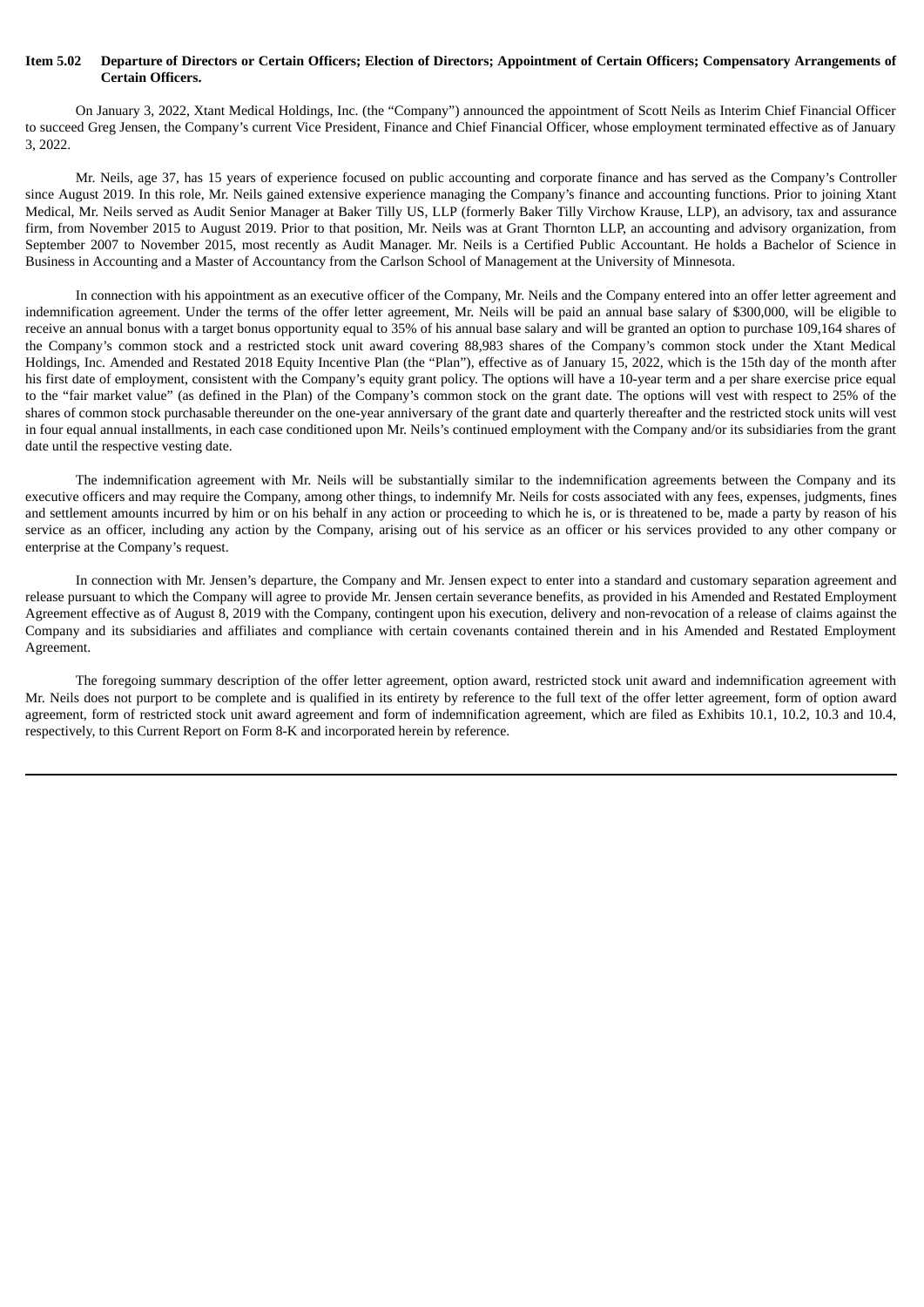# **Item 7.01 Regulation FD Disclosure.**

On January 3, 2022, the Company issued a press release announcing the management change described above, which is attached as Exhibit 99.1 to this Current Report on Form 8-K and incorporated herein by reference.

The information in Item 7.01 of this report (including Exhibit 99.1) shall not be deemed "filed" for purposes of Section 18 of the Securities Exchange Act of 1934, as amended (the "Exchange Act"), or otherwise subject to the liabilities of that section, nor shall it be deemed incorporated by reference in any filing under the Securities Act of 1933, as amended, or the Exchange Act, except as expressly provided by specific reference in such a filing.

# **Item 9.01 Financial Statements and Exhibits.**

*(d) Exhibits.*

| Exhibit No. | <b>Description</b>                                                                                                                                                                                                                                                                                                         |
|-------------|----------------------------------------------------------------------------------------------------------------------------------------------------------------------------------------------------------------------------------------------------------------------------------------------------------------------------|
| 10.1        | Offer Letter dated as of January 3, 2022 between Xtant Medical Holdings, Inc. and Scott Neils (filed herewith)                                                                                                                                                                                                             |
| 10.2        | Form of Employee Stock Option Award Agreement for use with the Xtant Medical Holdings, Inc. 2018 Equity Incentive Plan (incorporated<br>by reference to Exhibit 10.2 to the Company's Current Report on Form 8-K filed with the Securities and Exchange Commission on August<br>3, 2018 (SEC File No. 001-34951))          |
| 10.3        | Form of Employee Restricted Stock Unit Award Agreement for use with the Xtant Medical Holdings, Inc. 2018 Equity Incentive Plan<br>(incorporated by reference to Exhibit 10.3 to the Company's Current Report on Form 8-K filed with the Securities and Exchange<br>Commission on August 3, 2018 (SEC File No. 001-34951)) |
| 10.4        | Form of Indemnification Agreement for Directors and Officers (incorporated by reference to Exhibit 10.6 to the Company's Quarterly<br>Report on Form 10-Q for the quarterly period ended September 30, 2017 (SEC File No. 001-34951))                                                                                      |
| 99.1        | Press Release dated January 3, 2022 (furnished herewith)                                                                                                                                                                                                                                                                   |
| 104         | Cover Page Interactive Data File (embedded within the Inline XBRL document)                                                                                                                                                                                                                                                |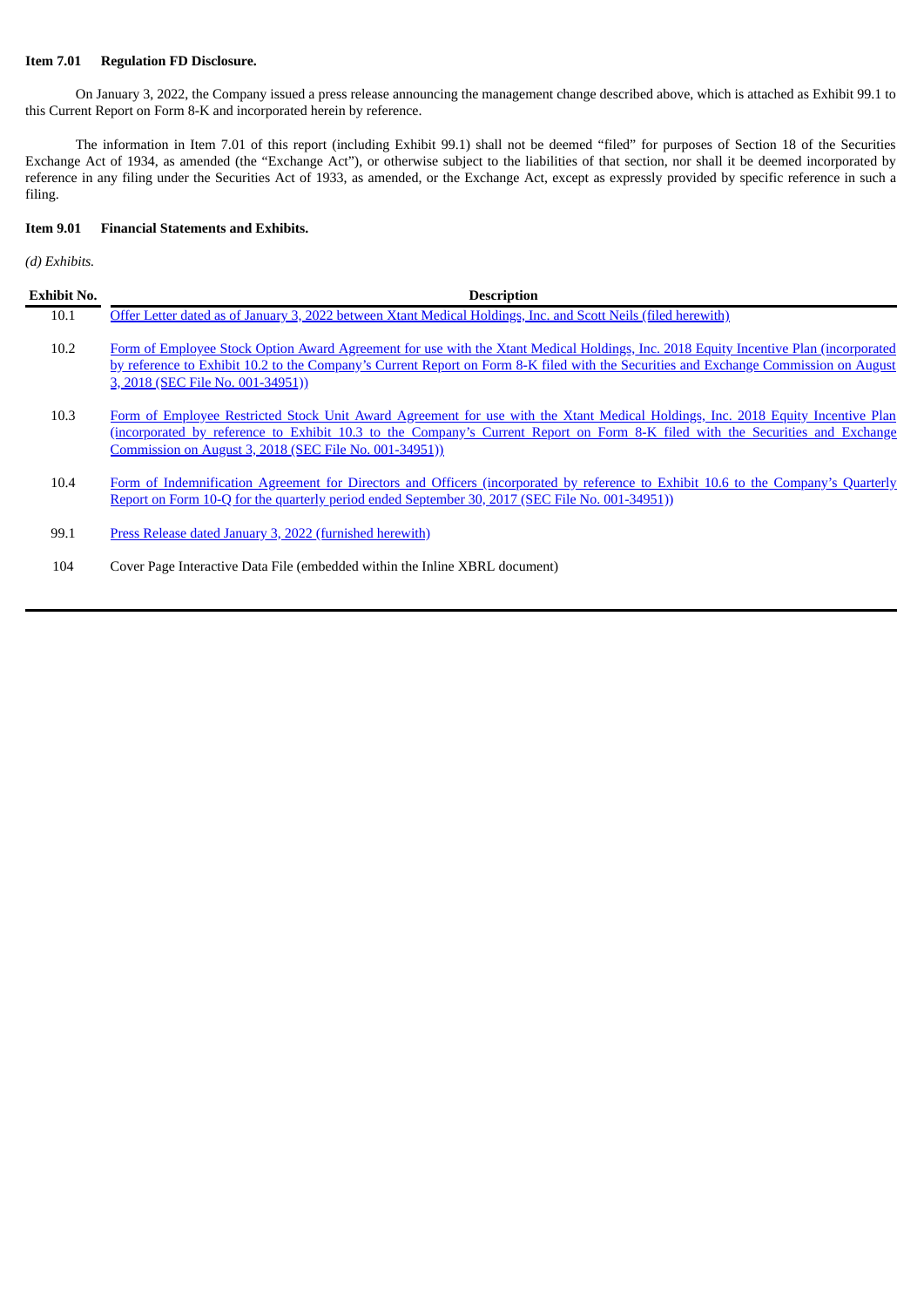# **SIGNATURE**

Pursuant to the requirements of the Securities Exchange Act of 1934, the registrant has duly caused this report to be signed on its behalf by the undersigned hereunto duly authorized.

# **XTANT MEDICAL HOLDINGS, INC.**

By: */s/ Sean E. Browne*

Sean E. Browne *President and Chief Executive Officer*

Date: January 3, 2022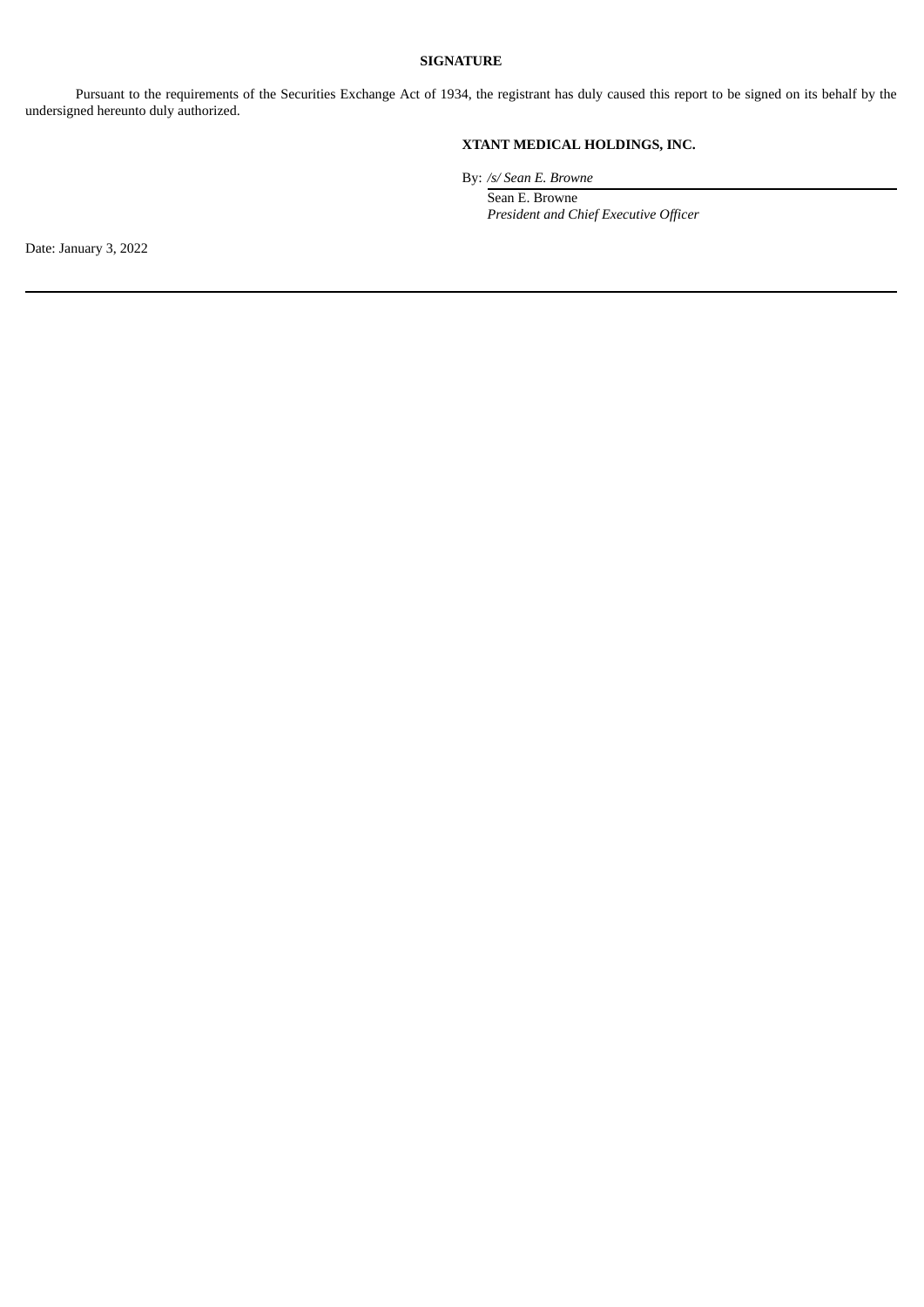<span id="page-4-0"></span>

December 28, 2021

Scott Neils [Address]

Dear Mr. Neils:

I am pleased to offer you the position of Interim Chief Financial Officer with Xtant Medical Holdings, Inc. The major terms of your employment offer are set forth on the attached TERM SHEET. Our proposed start date for the role is January 03, 2022, however let us know if this does not work for you.

This is a full-time, exempt position, reporting to Sean Browne, President and Chief Executive Officer. Your job duties and obligations are as generally described in your interview and will be described in more detail upon commencement of employment. The job duties and obligations may change from time to time as determined by the Company.

Upon receipt of your signed acceptance of the attached TERM SHEET, the company will prepare an employment agreement for signature, in addition to the usual and customary documents for you to sign included Company's Acknowledgement of Conditions of Employment, Employee Proprietary Information, and Inventions.

Key areas of accountability include, but are not limited to, driving strategy, determining appropriate financial and operating metrics, and instilling accountability throughout the business as the Company executes initiatives to enhance operating profitability, reposition it's commercial capabilities and restore growth. Your job duties and obligations will be described in more detail upon commencement of employment in the new role. The job duties and obligations may change from time to time as determined by the Company.

Best Regards,

*/s/ Jeanine Maines* Jeanine Maines Director of Human Resources (406) 388-0480 ext. 1126

↓406.388.0480 • 600 Cruiser Ln., Belgrade, MT 59714 © info@xtantmedical.com & xtantmedical.com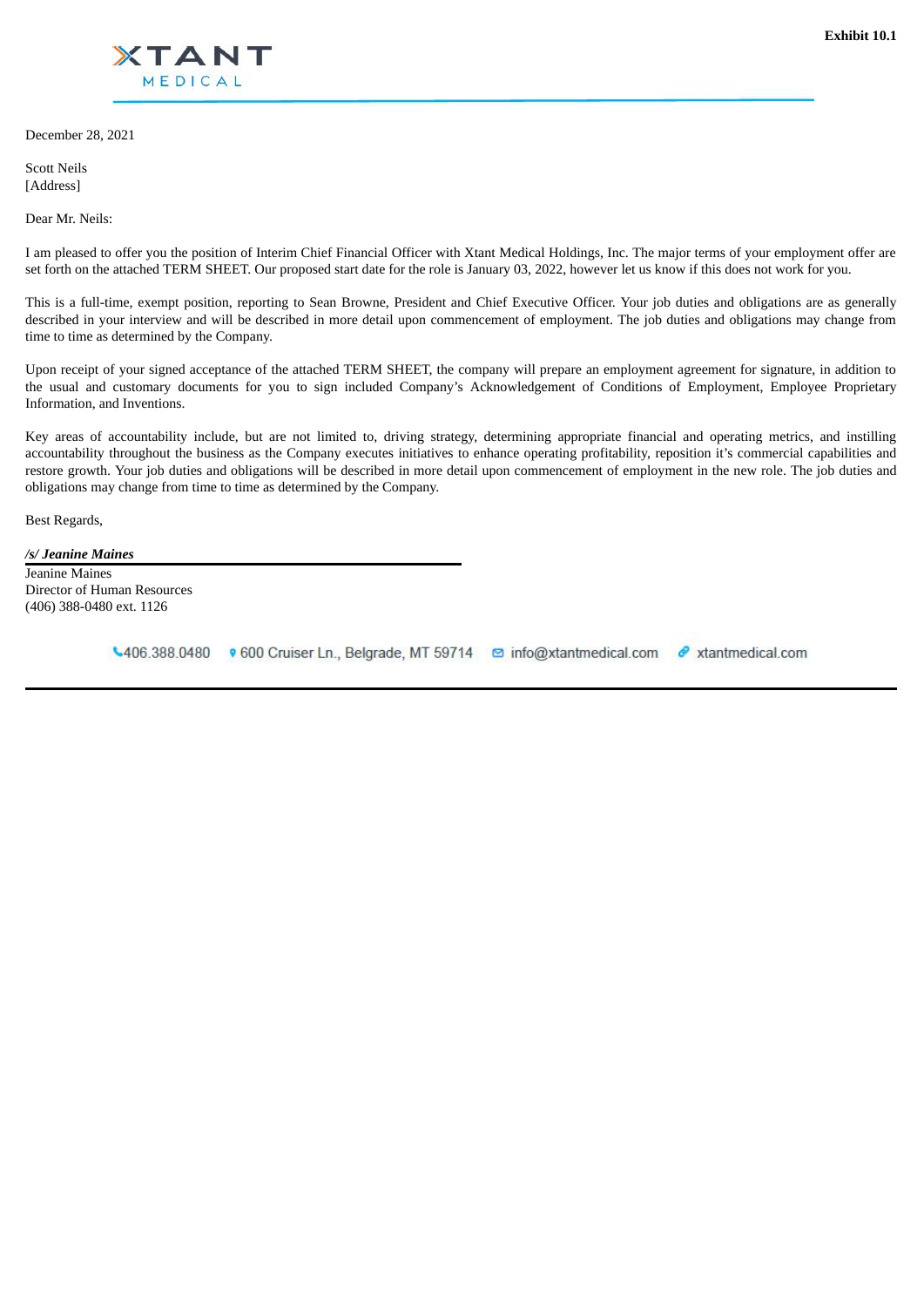

# **EMPLOYMENT OFFER TERM SHEET**

Scott Neils [Address] [Telephone number] [Email]

#### **Position Title**

Interim Chief Financial Officer (CFO)

#### **Reports to**

Sean Browne, President and Chief Executive Officer (CEO)

#### **Start Date**

January 03, 2022

#### **Annual Compensation:**

Base Salary: \$300,000

#### **Bonus:**

Target Bonus = 35% Base Salary: \$105,000

### **Equity:**

- Initial promotion grant of an option to purchase 109,164 shares of the Company's common stock and a restricted stock unit award covering 88,983 shares – standard vesting.
- Eligible to receive annual grants thereafter in the sole discretion of the Board and Compensation Committee

### **Benefits:**

- Company health and retirement benefits
- Company sponsored \$50K term life insurance policy
- Company sponsored short-term/long-term disability
- Nine paid holidays
- Paid Time Off

#### AGREED TO AND ACCEPTED:

| /s/ Scott Neils |  |                                                                                                       | 12/28/21 |  |
|-----------------|--|-------------------------------------------------------------------------------------------------------|----------|--|
| Employee Name   |  |                                                                                                       | Date     |  |
|                 |  | ↓406.388.0480 • 600 Cruiser Ln., Belgrade, MT 59714 © info@xtantmedical.com <i>●</i> xtantmedical.com |          |  |